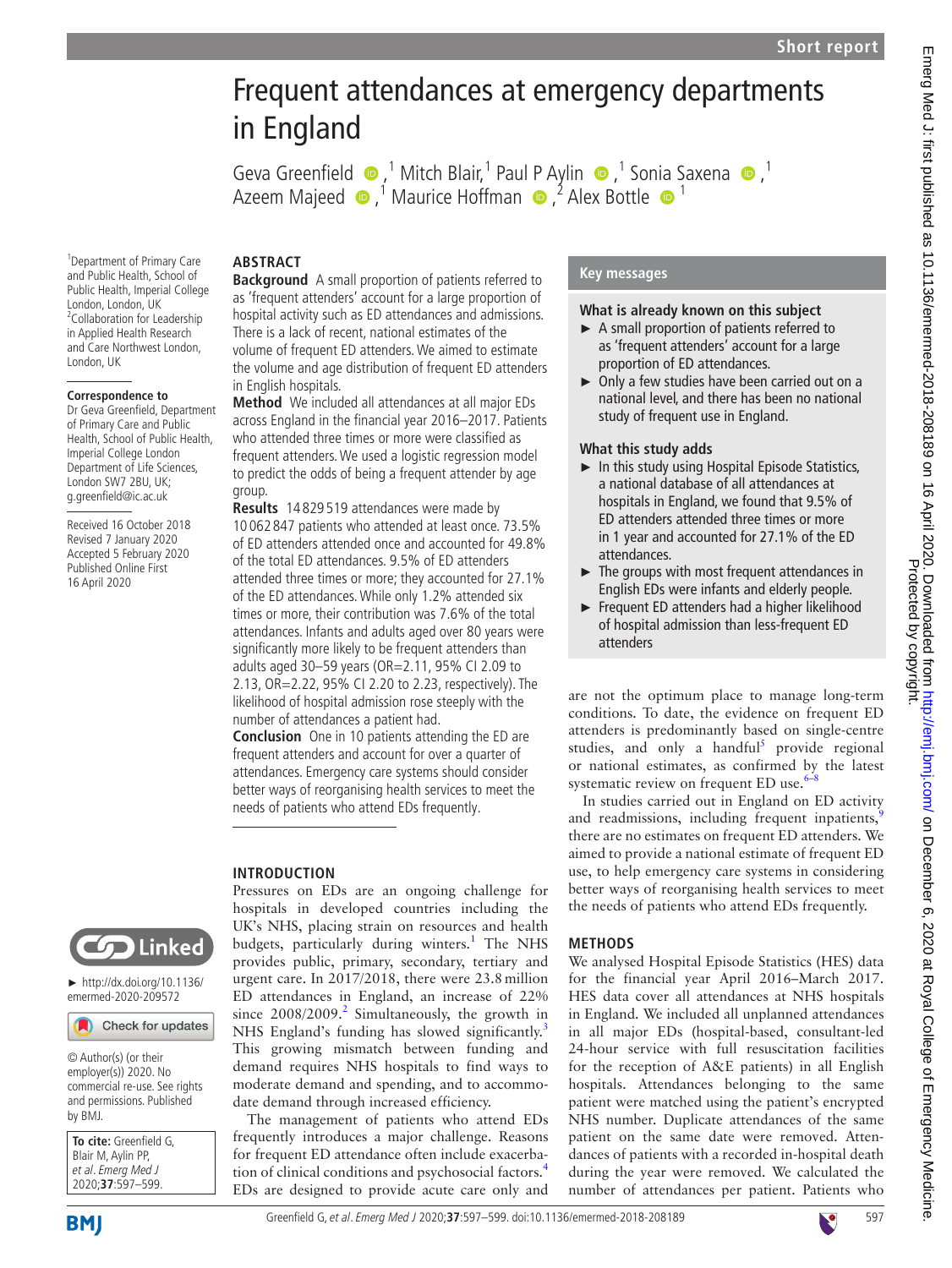attended three times or more throughout the year were classified as frequent attenders. The definition of frequent attendance is a subject of clinical and methodological discussion among researchers. Previous studies on frequent attenders in EDs defined a frequent user arbitrarily based on the number of attendances within a given time frame. The definitions used range from 3 to 12 attendances within a year.<sup>[10 11](#page-2-7)</sup> The threshold was set to three attendances per year based on the assumption that clinicians would not expect more than three emergency attendances within a year . In most hospitals in England (107 out of 137 Trusts), access to ED is available only via a co-located GP-led Urgent Care Centre; hence, ED attendances reflect the higher end of clinical urgency and severity.

We used a logistic regression model to predict the odds of being a frequent attender by age group. The age groups were designed to represent different life course stages. We also did a descriptive analysis of the likelihood of admission by age groups. An admission was counted if the patient was admitted to hospital bed or became a lodged patient of the same hospital. This analysis was done to provide insight about the consequences of frequent attendances. For this paper, a patient was considered as 'admitted' if he or she was admitted at least once to a hospital following any of theirED attendances.

### **Results**

There were 15445940 unplanned attendances in all major EDs in England during the year by 10264966 visitors. 14829519 attendances made by 10062847 patients who attended at least once were left after the removal of duplicate attendances and attendances of patients with a recorded in-hospital death. A total of 202119 were removed due to in-hospital death, which were 1.97% of the entire population included in the dataset (10264966). They had a mean visit rate of  $1.95$  (SD= $1.64$ ) visits and the mean age was 78 years (SD=14.38). During the year studied, most attenders (73.5%) attended only once and accounted for 49.9% of the total attendances. Another 17% attended twice and accounted for 23.1% of the total attendances. While only 9.5% attended three times or more, they contributed to 27.1% of the total departmental attendance load. While only 1.2% attended six times or more, their contribution was 7.6% of the total[\(table](#page-1-0) 1). The median number of visits per patient was 7 and the IQR was 2–78. Fifteen patients attended more than 150 times each throughout the year. The groups with the most frequent attendances were infants and adults aged over 80 years ([table](#page-1-1) 2). A decision to admit to hospital was more often made for frequent ED attenders than less-frequent ED attenders [\(figure](#page-2-8) 1). Even though infants and the elderly had a fairly similar rates of frequent attenders within their age group (15.8% and 16.4%, respectively; [table](#page-1-1) 2), the elderly had greater likelihood of admission for any given number of attendances they had [\(figure](#page-2-8) 1).

### <span id="page-1-1"></span>**Table 2** Frequency of frequent attenders\* by age groups (n=10 062 847 patients)

|                              | <b>Total</b> | Frequent       |                     |
|------------------------------|--------------|----------------|---------------------|
| Age group                    | attenders    | attenders* (%) | OR (95% CI)         |
| Infant $(<$ 12 months)       | 316657       | 49913 (15.8)   | 2.11 (2.09 to 2.13) |
| Preschool (1-4 years)        | 738343       | 68375 (9.3)    | 1.15 (1.14 to 1.16) |
| School (5-15 years)          | 3354631      | 273 397 (8.2)  | 0.80 (0.79 to 0.80) |
| Young adult (16-29<br>years) | 1220614      | 80400 (6.6)    | 1.14 (1.14 to 1.15) |
| Adult (30-59 years)          | 2026853      | 186466 (9.2)   | Reference group     |
| Older adult (60-79<br>years) | 1588398      | 166096 (10.5)  | 1.32 (1.31 to 1.33) |
| Elderly (>80 years)          | 817351       | 134318 (16.4)  | 2.22 (2.20 to 2.23) |
| <b>Total</b>                 | 10062847     | 958965 (9.5)   |                     |

\*Patients attended three times or more in 1 year.

### **Discussion**

These figures are comparable with estimates from the USA, reporting that frequent ED users comprise 4.5%–8% of all ED patients but account for 21%–28% of all attendances.<sup>12</sup> For example, only 1% of Massachusetts residents were frequent ED users, but they made 17.6% of all ED attendances.<sup>5</sup> Such comparisons might be only partially informative for the UK setting due to different measurement methods and different emergency care systems.

The groups with the most frequent attendances were infants and adults aged over 80 years. Frequent attendances of the elderly can be explained by deterioration of health, alongside psychosocial problems or lack of care home or supported living. Among the elderly population in Europe, presence and severity of physical illness are consistently associated with frequent atten-dance.<sup>[13](#page-2-10)</sup> Frequent attendances in young children may be driven by other factors. Young children have many acute episodes of ill health, but most are self-limiting and may not be appropriate for ED attendance. Alternatively, poor access to primary care is associated with higher ED attendance rates in young children, $14$ and failure to provide a whole system response to medical needs can drive up hospital admissions.

A decision to admit to hospital was more often made for frequent ED attenders than less-frequent ED attenders. The rate of frequent attendances ending up in hospital admission may provide some insight into the nature of the frequent attendances. Elevated likelihood of hospital admission subsequent to an ED attendance may be a signal of ill health. While infants and the elderly had a fairly similar rates of frequent attenders within their age group, the elderly had greater probability of admission for any given number of attendances they had. However, still quite a few frequent attendances did not end in admission (eg,

<span id="page-1-0"></span>

| Table 1<br>Distribution of attenders and attendances by the number of attendances (14829519 attendances made by 10062847 patients) |                    |               |              |                 |               |              |  |  |  |
|------------------------------------------------------------------------------------------------------------------------------------|--------------------|---------------|--------------|-----------------|---------------|--------------|--|--|--|
|                                                                                                                                    | <b>Attendances</b> |               |              | <b>Patients</b> |               |              |  |  |  |
| No. of ED attendances within a year                                                                                                | n                  | $\frac{0}{0}$ | Cumulative % | n               | $\frac{0}{0}$ | Cumulative % |  |  |  |
|                                                                                                                                    | 7393401            | 49.9          | 49.9         | 7393401         | 73.5          | 73.5         |  |  |  |
| 2                                                                                                                                  | 3420962            | 23.1          | 72.9         | 1710481         | 17.0          | 90.5         |  |  |  |
| 3                                                                                                                                  | 1604097            | 10.8          | 83.7         | 534699          | 5.3           | 95.8         |  |  |  |
| $\overline{4}$                                                                                                                     | 825160             | 5.6           | 89.3         | 206290          | 2.1           | 97.8         |  |  |  |
| 5                                                                                                                                  | 463695             | 3.1           | 92.4         | 92739           | 0.9           | 98.8         |  |  |  |
| $>= 6$                                                                                                                             | 1122204            | 7.6           | 100.0        | 125237          | 1.2           | 100.0        |  |  |  |
| Total                                                                                                                              | 14829519           | 100.0         |              | 10062847        | 100.0         |              |  |  |  |